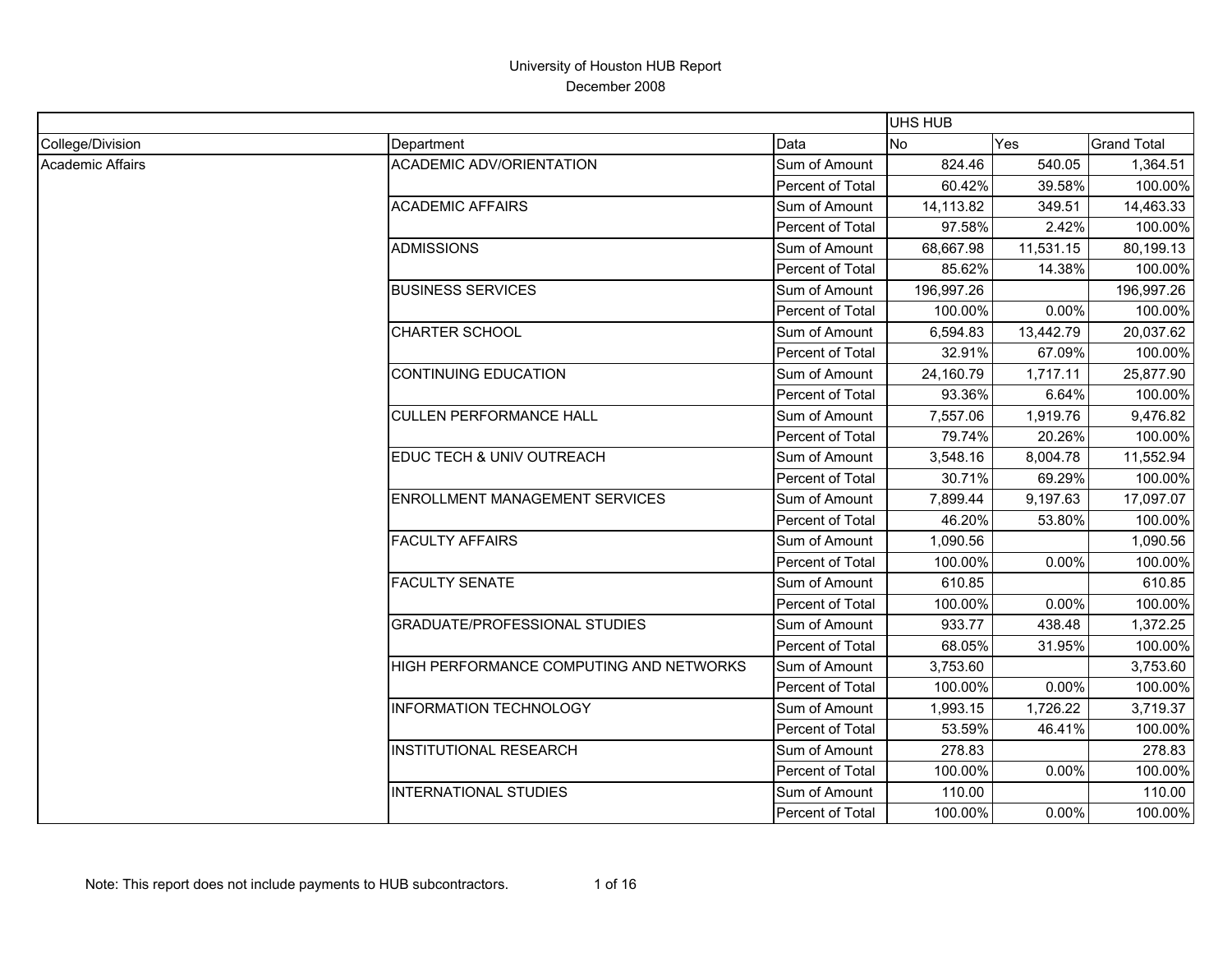|                                   |                                       |                  | <b>UHS HUB</b> |            |                    |
|-----------------------------------|---------------------------------------|------------------|----------------|------------|--------------------|
| College/Division                  | Department                            | Data             | <b>No</b>      | Yes        | <b>Grand Total</b> |
| Academic Affairs                  | <b>KUHF RADIO</b>                     | Sum of Amount    | 156,188.48     | 5,089.15   | 161,277.63         |
|                                   |                                       | Percent of Total | 96.84%         | 3.16%      | 100.00%            |
|                                   | <b>KUHT TV</b>                        | Sum of Amount    | 140,857.00     | 6,060.05   | 146,917.05         |
|                                   |                                       | Percent of Total | 95.88%         | 4.12%      | 100.00%            |
|                                   | <b>MANAGEMENT INFORMATION SYSTEMS</b> | Sum of Amount    | 427,889.10     | 10,382.75  | 438,271.85         |
|                                   |                                       | Percent of Total | 97.63%         | 2.37%      | 100.00%            |
|                                   | REGISTRATION AND ACADEMIC RECO        | Sum of Amount    | 14,001.82      | 55.00      | 14,056.82          |
|                                   |                                       | Percent of Total | 99.61%         | 0.39%      | 100.00%            |
|                                   | <b>SCHOLARS COMMUNITY</b>             | Sum of Amount    | 6,187.50       |            | 6,187.50           |
|                                   |                                       | Percent of Total | 100.00%        | 0.00%      | 100.00%            |
|                                   | <b>SCHOLARSHIPS AND FINANCIAL AID</b> | Sum of Amount    | 30,415.86      | 1,739.67   | 32,155.53          |
|                                   |                                       | Percent of Total | 94.59%         | 5.41%      | 100.00%            |
|                                   | SECURITY AND DISASTER RECOVERY        | Sum of Amount    |                | 695.20     | 695.20             |
|                                   |                                       | Percent of Total | 0.00%          | 100.00%    | 100.00%            |
|                                   | TECHNOLOGY SUPPORT SERVICES           | Sum of Amount    | 256,819.05     | 61,105.50  | 317,924.55         |
|                                   |                                       | Percent of Total | 80.78%         | 19.22%     | 100.00%            |
|                                   | UH WELCOME CENTER                     | Sum of Amount    | 20,739.40      |            | 20,739.40          |
|                                   |                                       | Percent of Total | 100.00%        | 0.00%      | 100.00%            |
|                                   | UNDERGRADUATE STUDIES                 | Sum of Amount    | 1,863.92       |            | 1,863.92           |
|                                   |                                       | Percent of Total | 100.00%        | 0.00%      | 100.00%            |
| Academic Affairs Sum of Amount    |                                       |                  | 1,394,096.69   | 133,994.80 | 1,528,091.49       |
| Academic Affairs Percent of Total |                                       |                  | 91.23%         | 8.77%      | 100.00%            |
| Administration and Finance        | <b>ADMINISTRATION &amp; FINANCE</b>   | Sum of Amount    | 26,681.79      | 195.00     | 26,876.79          |
|                                   |                                       | Percent of Total | 99.27%         | 0.73%      | 100.00%            |
|                                   | <b>AUXILIARY SERVICES</b>             | Sum of Amount    | 23,788.66      | 124.96     | 23,913.62          |
|                                   |                                       | Percent of Total | 99.48%         | 0.52%      | 100.00%            |
|                                   | AVCIAVP-ADMINISTRATION                | Sum of Amount    | 1,045.73       | 721.10     | 1,766.83           |
|                                   |                                       | Percent of Total | 59.19%         | 40.81%     | 100.00%            |
|                                   | <b>BUDGET</b>                         | Sum of Amount    | 298.32         | 4,066.25   | 4,364.57           |
|                                   |                                       | Percent of Total | 6.84%          | 93.16%     | 100.00%            |
|                                   | <b>BUSINESS SERVICES</b>              | Sum of Amount    | 72.00          | 41,197.00  | 41,269.00          |
|                                   |                                       | Percent of Total | 0.17%          | 99.83%     | 100.00%            |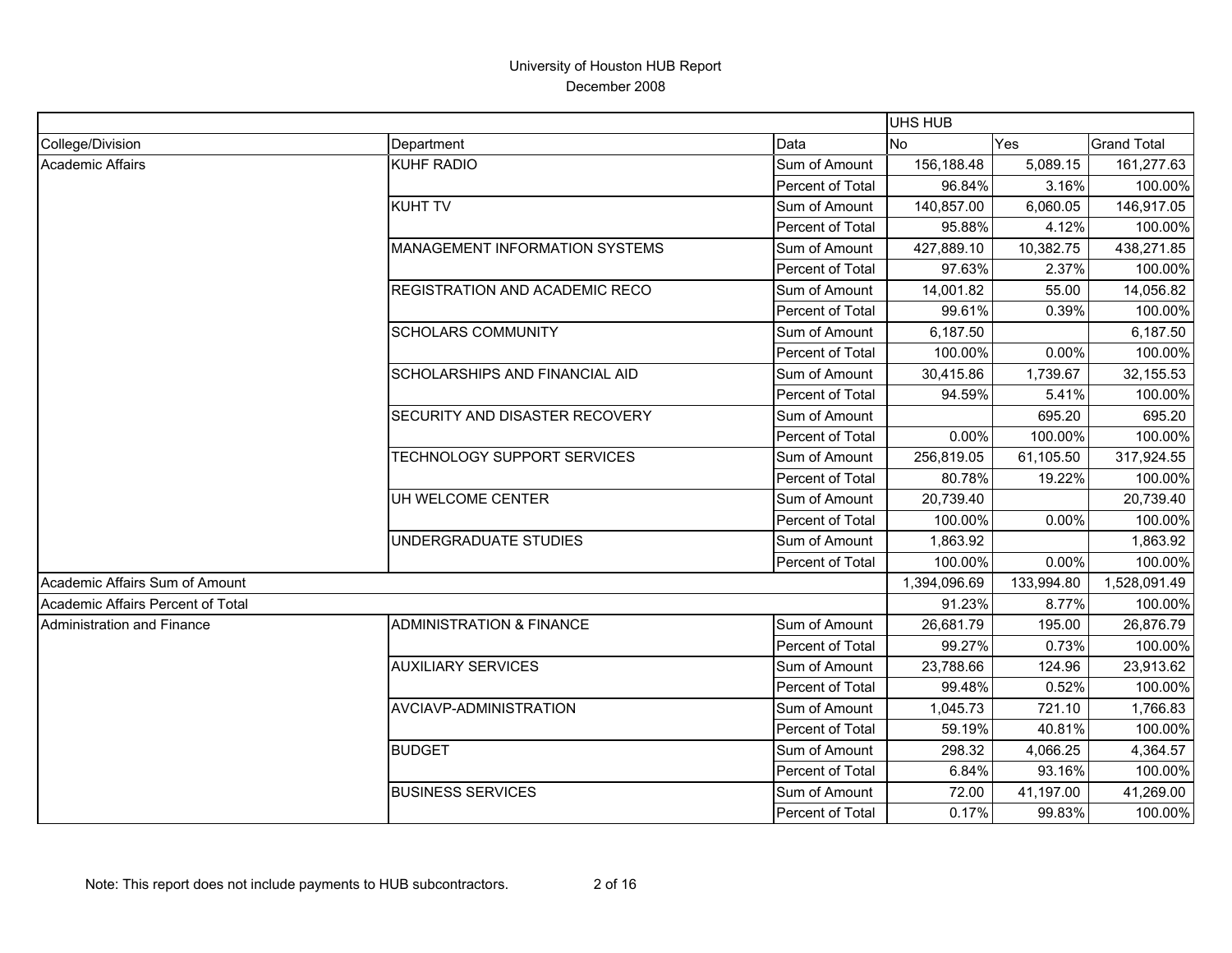|                                   |                                       |                  | <b>UHS HUB</b> |            |                    |
|-----------------------------------|---------------------------------------|------------------|----------------|------------|--------------------|
| College/Division                  | Department                            | Data             | <b>No</b>      | Yes        | <b>Grand Total</b> |
| <b>Administration and Finance</b> | <b>ENVIRONMENTAL HEALTH RISK MGMT</b> | Sum of Amount    | 5,568.38       | 2,389.67   | 7,958.05           |
|                                   |                                       | Percent of Total | 69.97%         | 30.03%     | 100.00%            |
|                                   | <b>FACILITIES &amp; PLANNING</b>      | Sum of Amount    | 13,200,307.13  | 299,149.86 | 13,499,456.99      |
|                                   |                                       | Percent of Total | 97.78%         | 2.22%      | 100.00%            |
|                                   | <b>FINANCE</b>                        | Sum of Amount    | 9,871.45       | 17,065.68  | 26,937.13          |
|                                   |                                       | Percent of Total | 36.65%         | 63.35%     | 100.00%            |
|                                   | <b>FINANCE &amp; OPERATIONS</b>       | Sum of Amount    | 660.60         | 6.09       | 666.69             |
|                                   |                                       | Percent of Total | 99.09%         | 0.91%      | 100.00%            |
|                                   | <b>FINANCIAL REPORTING</b>            | Sum of Amount    | 963.80         | 583.78     | 1,547.58           |
|                                   |                                       | Percent of Total | 62.28%         | 37.72%     | 100.00%            |
|                                   | <b>HUMAN RESOURCES</b>                | Sum of Amount    | 3,717.03       | 888.64     | 4,605.67           |
|                                   |                                       | Percent of Total | 80.71%         | 19.29%     | 100.00%            |
|                                   | ONE CARD PROGRAM                      | Sum of Amount    | 5,979.81       | 478.08     | 6,457.89           |
|                                   |                                       | Percent of Total | 92.60%         | 7.40%      | 100.00%            |
|                                   | PARKING & TRANSPORTATION              | Sum of Amount    | 77,559.52      | 577.35     | 78,136.87          |
|                                   |                                       | Percent of Total | 99.26%         | 0.74%      | 100.00%            |
|                                   | PHY PLANT-ADMINISTRATION              | Sum of Amount    | 138,244.72     | 22,540.15  | 160,784.87         |
|                                   |                                       | Percent of Total | 85.98%         | 14.02%     | 100.00%            |
|                                   | PHY PLANT-AUTOMOTIVE                  | Sum of Amount    | 15,194.73      | 4,623.29   | 19,818.02          |
|                                   |                                       | Percent of Total | 76.67%         | 23.33%     | 100.00%            |
|                                   | PHY PLANT-BLDG MAINT                  | Sum of Amount    | 17,335.26      | 5,869.84   | 23,205.10          |
|                                   |                                       | Percent of Total | 74.70%         | 25.30%     | 100.00%            |
|                                   | PHY PLANT-CUSTODIAL SVCS              | Sum of Amount    | 3,479.88       | 12,532.00  | 16,011.88          |
|                                   |                                       | Percent of Total | 21.73%         | 78.27%     | 100.00%            |
|                                   | PHY PLANT-GROUNDS MAINT               | Sum of Amount    | 6,693.58       | 250.00     | 6,943.58           |
|                                   |                                       | Percent of Total | 96.40%         | 3.60%      | 100.00%            |
|                                   | PHY PLANT-SOLID WASTE                 | Sum of Amount    | 1,906.31       |            | 1,906.31           |
|                                   |                                       | Percent of Total | 100.00%        | 0.00%      | 100.00%            |
|                                   | PHY PLANT-UTILITIES                   | Sum of Amount    | 39,258.39      | 4,081.10   | 43,339.49          |
|                                   |                                       | Percent of Total | 90.58%         | 9.42%      | 100.00%            |
|                                   | <b>POLICE</b>                         | Sum of Amount    | 20,853.43      | 2,748.64   | 23,602.07          |
|                                   |                                       | Percent of Total | 88.35%         | 11.65%     | 100.00%            |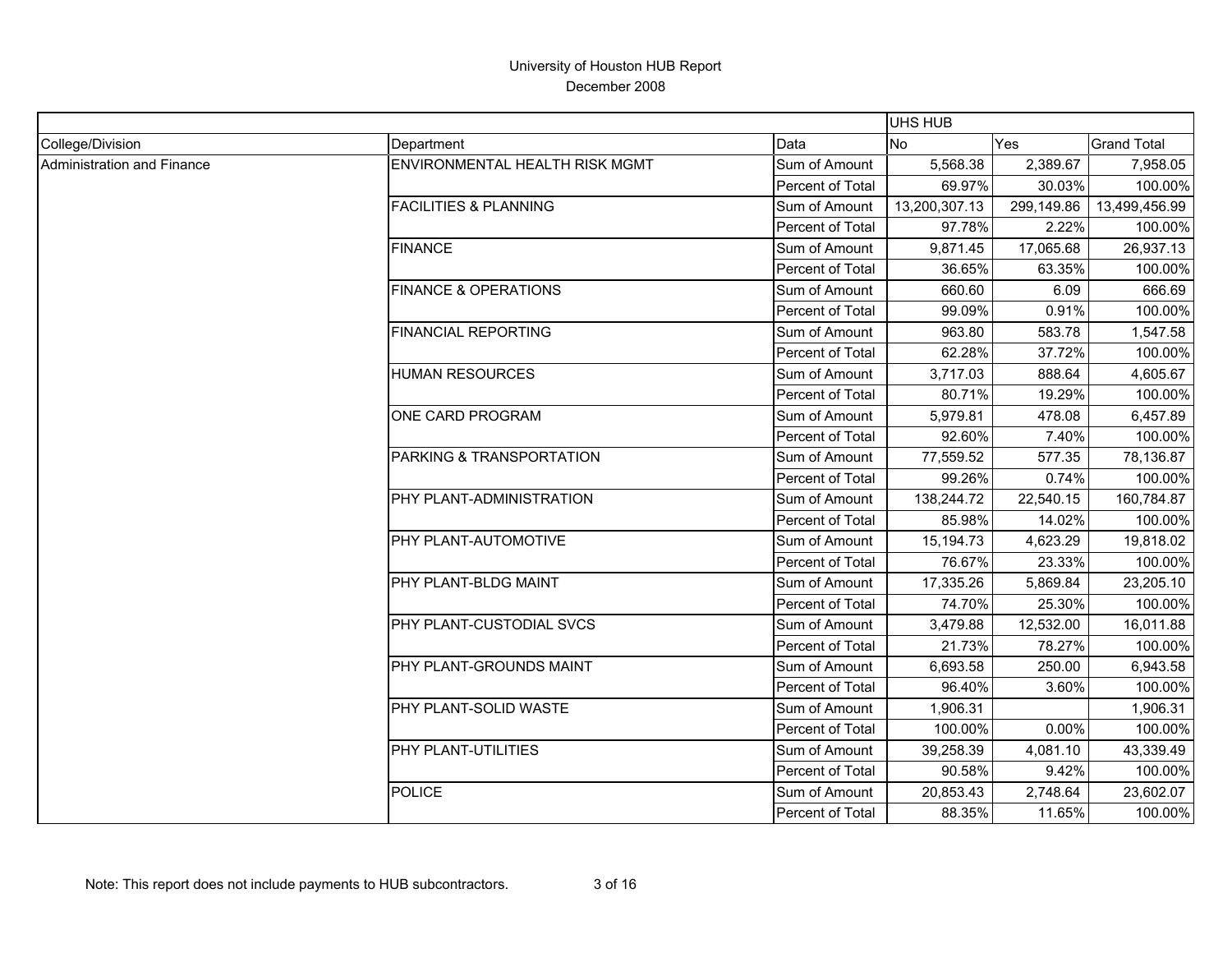|                                             |                                  |                  | <b>UHS HUB</b> |            |                    |
|---------------------------------------------|----------------------------------|------------------|----------------|------------|--------------------|
| College/Division                            | Department                       | Data             | No             | Yes        | <b>Grand Total</b> |
| <b>Administration and Finance</b>           | POSTAL SERVICES                  | Sum of Amount    | 5,454.31       | 316.00     | 5,770.31           |
|                                             |                                  | Percent of Total | 94.52%         | 5.48%      | 100.00%            |
|                                             | <b>PRINTING</b>                  | Sum of Amount    | 11,526.95      |            | 11,526.95          |
|                                             |                                  | Percent of Total | 100.00%        | 0.00%      | 100.00%            |
|                                             | PURCHASED UTILITIES              | Sum of Amount    | 9,825.00       |            | 9,825.00           |
|                                             |                                  | Percent of Total | 100.00%        | 0.00%      | 100.00%            |
|                                             | STUDENT FINANCIAL SERVICES       | Sum of Amount    | 12,179.87      |            | 12,179.87          |
|                                             |                                  | Percent of Total | 100.00%        | 0.00%      | 100.00%            |
| Administration and Finance Sum of Amount    |                                  |                  | 13,638,466.65  | 420,404.48 | 14,058,871.13      |
| Administration and Finance Percent of Total |                                  |                  | 97.01%         | 2.99%      | 100.00%            |
| Architecture                                | DEAN, ARCHITECTURE               | Sum of Amount    | 114,297.95     | 14,245.34  | 128,543.29         |
|                                             |                                  | Percent of Total | 88.92%         | 11.08%     | 100.00%            |
| Architecture Sum of Amount                  |                                  |                  | 114,297.95     | 14,245.34  | 128,543.29         |
| <b>Architecture Percent of Total</b>        |                                  |                  | 88.92%         | 11.08%     | 100.00%            |
| <b>Athletics</b>                            | INST - INTERCOLLEGIATE ATHLETICS | Sum of Amount    | 41,942.71      |            | 41,942.71          |
|                                             |                                  | Percent of Total | 100.00%        | $0.00\%$   | 100.00%            |
|                                             | <b>INTERCOLLEGIATE ATHLETICS</b> | Sum of Amount    | 506,522.20     | 146,960.01 | 653,482.21         |
|                                             |                                  | Percent of Total | 77.51%         | 22.49%     | 100.00%            |
| <b>Athletics Sum of Amount</b>              |                                  |                  | 548,464.91     | 146,960.01 | 695,424.92         |
| <b>Athletics Percent of Total</b>           |                                  |                  | 78.87%         | 21.13%     | 100.00%            |
| <b>Business Administration</b>              | <b>ACCOUNTANCY AND TAXATION</b>  | Sum of Amount    | 1.781.42       | 3,921.99   | 5,703.41           |
|                                             |                                  | Percent of Total | 31.23%         | 68.77%     | 100.00%            |
|                                             | <b>BAUER CAREER SERVICES CTR</b> | Sum of Amount    | 25,222.54      | 425.98     | 25,648.52          |
|                                             |                                  | Percent of Total | 98.34%         | 1.66%      | 100.00%            |
|                                             | <b>BAUER COMMUNICATIONS</b>      | Sum of Amount    | 9,975.00       |            | 9,975.00           |
|                                             |                                  | Percent of Total | 100.00%        | 0.00%      | 100.00%            |
|                                             | CTR FOR ENTREPRENEURSHIP & INN   | Sum of Amount    | 15,824.28      |            | 15,824.28          |
|                                             |                                  | Percent of Total | 100.00%        | 0.00%      | 100.00%            |
|                                             | CTR FOR EXECUTIVE DEVELOPMENT    | Sum of Amount    |                | 474.50     | 474.50             |
|                                             |                                  | Percent of Total | 0.00%          | 100.00%    | 100.00%            |
|                                             | DEAN, BUSINESS ADMINISTRATION    | Sum of Amount    | 112,187.21     | 5,418.35   | 117,605.56         |
|                                             |                                  | Percent of Total | 95.39%         | 4.61%      | 100.00%            |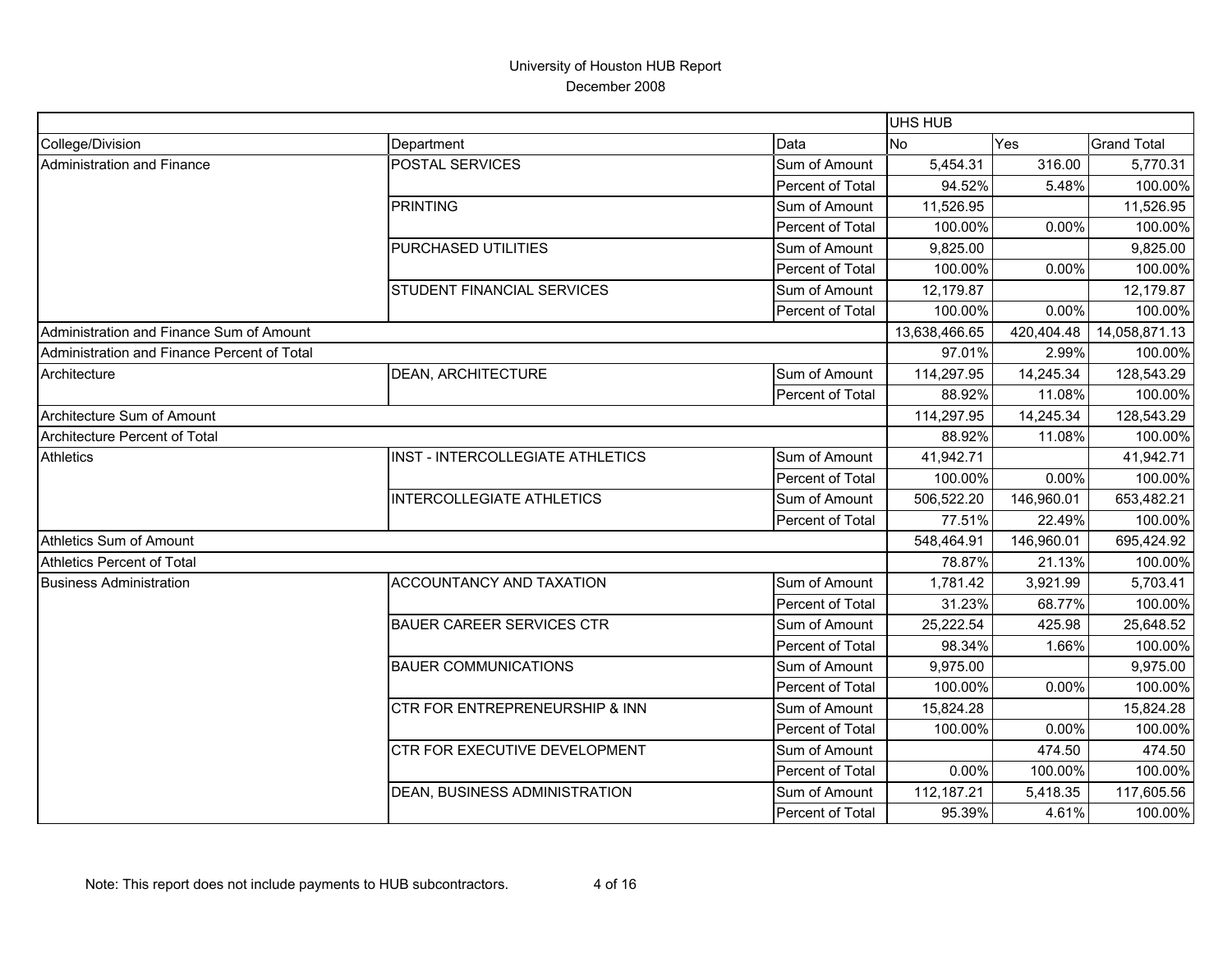|                                          |                                       |                  | <b>UHS HUB</b> |           |                    |
|------------------------------------------|---------------------------------------|------------------|----------------|-----------|--------------------|
| College/Division                         | Department                            | Data             | <b>No</b>      | Yes       | <b>Grand Total</b> |
| <b>Business Administration</b>           | <b>DECISION AND INFORMATION SCIEN</b> | Sum of Amount    | 2,116.37       |           | 2,116.37           |
|                                          |                                       | Percent of Total | 100.00%        | 0.00%     | 100.00%            |
|                                          | <b>EXECUTIVE DEGREE PROGRAMS</b>      | Sum of Amount    | 41,568.31      | 4,867.12  | 46,435.43          |
|                                          |                                       | Percent of Total | 89.52%         | 10.48%    | 100.00%            |
|                                          | <b>FINANCE-BUS ADMIN</b>              | Sum of Amount    | 4,375.46       | 426.90    | 4,802.36           |
|                                          |                                       | Percent of Total | 91.11%         | 8.89%     | 100.00%            |
|                                          | <b>GLOBAL ENERGY MGMT INST</b>        | Sum of Amount    | 415.24         |           | 415.24             |
|                                          |                                       | Percent of Total | 100.00%        | 0.00%     | 100.00%            |
|                                          | <b>MANAGEMENT</b>                     | Sum of Amount    | 3,206.15       | 681.60    | 3,887.75           |
|                                          |                                       | Percent of Total | 82.47%         | 17.53%    | 100.00%            |
|                                          | <b>MARKETING-BUS ADMIN</b>            | Sum of Amount    | 1,096.76       | 187.25    | 1,284.01           |
|                                          |                                       | Percent of Total | 85.42%         | 14.58%    | 100.00%            |
|                                          | <b>MBA STUDENT SERVICES CENTER</b>    | Sum of Amount    | 1,371.10       | 612.70    | 1,983.80           |
|                                          |                                       | Percent of Total | 69.11%         | 30.89%    | 100.00%            |
|                                          | RESEARCH AND INSTR COMPUTING S        | Sum of Amount    | 6,191.77       | 742.13    | 6,933.90           |
|                                          |                                       | Percent of Total | 89.30%         | 10.70%    | 100.00%            |
|                                          | <b>SALES EXCELLENCE INSTITUTE</b>     | Sum of Amount    | 6,359.49       | 779.22    | 7,138.71           |
|                                          |                                       | Percent of Total | 89.08%         | 10.92%    | 100.00%            |
|                                          | SMALL BUSINESS DEV CENTER             | Sum of Amount    | 10,346.92      | 2,392.79  | 12,739.71          |
|                                          |                                       | Percent of Total | 81.22%         | 18.78%    | 100.00%            |
|                                          | UNDERGRAD BUSINESS PROG               | Sum of Amount    | 2,967.61       | 2,357.11  | 5,324.72           |
|                                          |                                       | Percent of Total | 55.73%         | 44.27%    | 100.00%            |
| Business Administration Sum of Amount    |                                       |                  | 245,005.63     | 23,287.64 | 268,293.27         |
| Business Administration Percent of Total |                                       |                  | 91.32%         | 8.68%     | 100.00%            |
| Chancellor/President                     | <b>AFFIRMATIVE ACTION</b>             | Sum of Amount    | 96.18          | 3,002.28  | 3,098.46           |
|                                          |                                       | Percent of Total | 3.10%          | 96.90%    | 100.00%            |
|                                          | <b>PRESIDENT</b>                      | Sum of Amount    | 840.32         | 505.95    | 1,346.27           |
|                                          |                                       | Percent of Total | 62.42%         | 37.58%    | 100.00%            |
|                                          | <b>STAFF COUNCIL</b>                  | Sum of Amount    |                | 296.22    | 296.22             |
|                                          |                                       | Percent of Total | 0.00%          | 100.00%   | 100.00%            |
| Chancellor/President Sum of Amount       |                                       |                  | 936.50         | 3,804.45  | 4,740.95           |
| Chancellor/President Percent of Total    |                                       |                  | 19.75%         | 80.25%    | 100.00%            |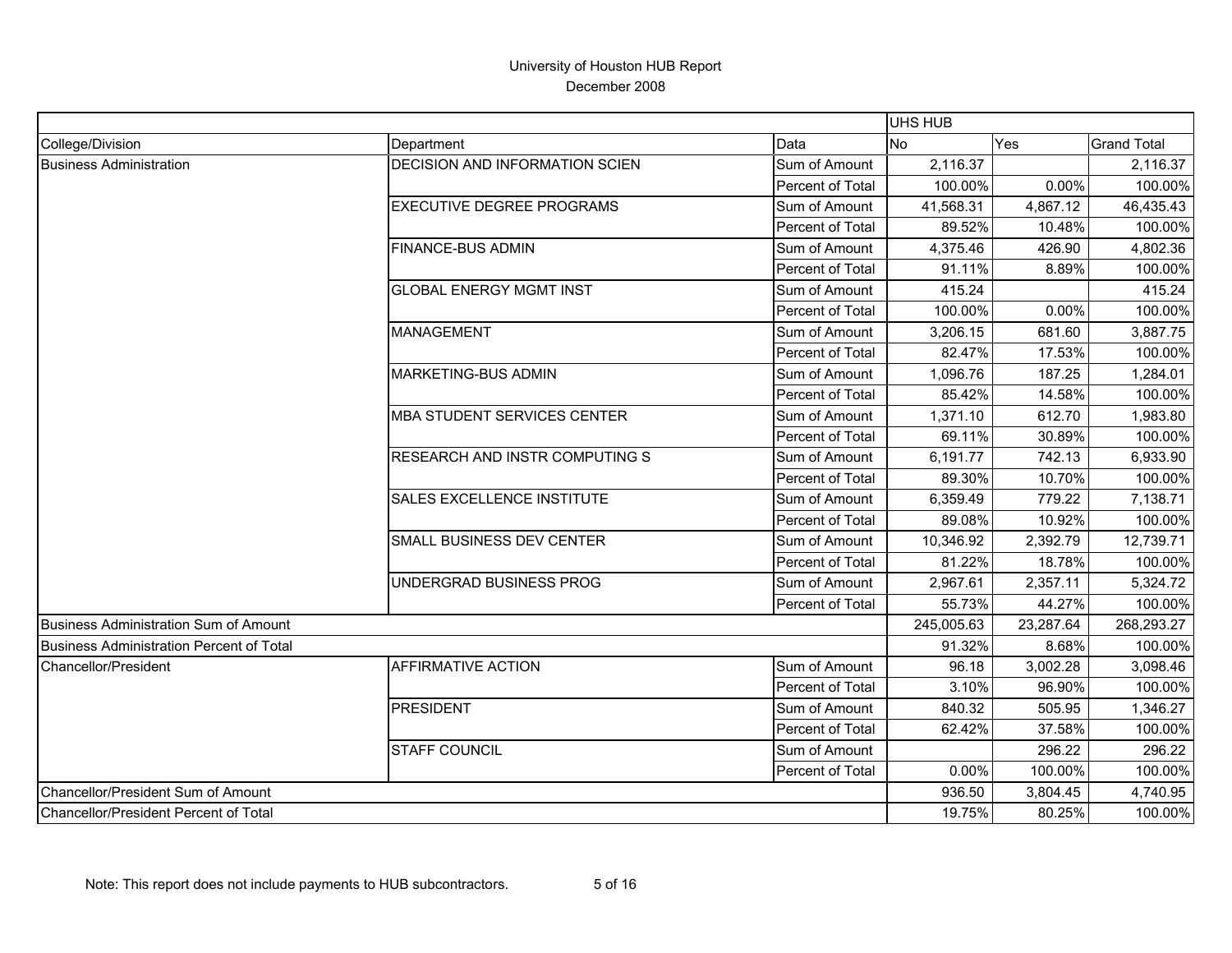|                            |                                           |                  | <b>UHS HUB</b> |           |                    |
|----------------------------|-------------------------------------------|------------------|----------------|-----------|--------------------|
| College/Division           | Department                                | Data             | No             | Yes       | <b>Grand Total</b> |
| Education                  | CENTER FOR INFO TECH IN EDUCATION         | Sum of Amount    | 7,824.88       | 3,772.20  | 11,597.08          |
|                            |                                           | Percent of Total | 67.47%         | 32.53%    | 100.00%            |
|                            | <b>CONSISTENCY MGMT &amp; COOP DISCIP</b> | Sum of Amount    | 26, 147. 22    | 433.42    | 26,580.64          |
|                            |                                           | Percent of Total | 98.37%         | 1.63%     | 100.00%            |
|                            | <b>CURRICULUM AND INSTRUCTION</b>         | Sum of Amount    | 15,679.55      | 6,959.25  | 22,638.80          |
|                            |                                           | Percent of Total | 69.26%         | 30.74%    | 100.00%            |
|                            | <b>DEAN, EDUCATION</b>                    | Sum of Amount    | 14,384.33      | 1,671.20  | 16,055.53          |
|                            |                                           | Percent of Total | 89.59%         | 10.41%    | 100.00%            |
|                            | EDU. LEADERSHIP & CULTURAL STU            | Sum of Amount    | 15,889.37      | 1,454.63  | 17,344.00          |
|                            |                                           | Percent of Total | 91.61%         | 8.39%     | 100.00%            |
|                            | EDUCATIONAL PSYCHOLOGY                    | Sum of Amount    | 3,711.22       | 3,000.13  | 6,711.35           |
|                            |                                           | Percent of Total | 55.30%         | 44.70%    | 100.00%            |
|                            | HEALTH AND HUMAN PERFORMANCE              | Sum of Amount    | 113,003.30     | 2,789.78  | 115,793.08         |
|                            |                                           | Percent of Total | 97.59%         | 2.41%     | 100.00%            |
|                            | HUMAN DEVELOPMENT LAB                     | Sum of Amount    | 1,418.73       |           | 1,418.73           |
|                            |                                           | Percent of Total | 100.00%        | 0.00%     | 100.00%            |
|                            | INSTITUTE FOR URBAN EDUCATION             | Sum of Amount    | 169.71         | 556.05    | 725.76             |
|                            |                                           | Percent of Total | 23.38%         | 76.62%    | 100.00%            |
|                            | TEACHER EDUCATION AND CERTIFIC            | Sum of Amount    |                | 235.53    | 235.53             |
|                            |                                           | Percent of Total | 0.00%          | 100.00%   | 100.00%            |
| Education Sum of Amount    |                                           |                  | 198,228.31     | 20,872.19 | 219,100.50         |
| Education Percent of Total |                                           |                  | 90.47%         | 9.53%     | 100.00%            |
| Engineering                | <b>CHEMICAL ENGINEERING</b>               | Sum of Amount    | 799,450.40     | 4,283.73  | 803,734.13         |
|                            |                                           | Percent of Total | 99.47%         | 0.53%     | 100.00%            |
|                            | <b>CIVIL ENGINEERING</b>                  | Sum of Amount    | 39,126.52      | 95.68     | 39,222.20          |
|                            |                                           | Percent of Total | 99.76%         | 0.24%     | 100.00%            |
|                            | <b>COMPOSITE ENGR APPLICATIONS CT</b>     | Sum of Amount    | 48.70          |           | 48.70              |
|                            |                                           | Percent of Total | 100.00%        | 0.00%     | 100.00%            |
|                            | <b>COOPERATIVE ENGINEERING</b>            | Sum of Amount    |                | 164.89    | 164.89             |
|                            |                                           | Percent of Total | 0.00%          | 100.00%   | 100.00%            |
|                            | <b>CTR FOR INNOVATIVE GROUTING</b>        | Sum of Amount    | 3,342.32       |           | 3,342.32           |
|                            |                                           | Percent of Total | 100.00%        | $0.00\%$  | 100.00%            |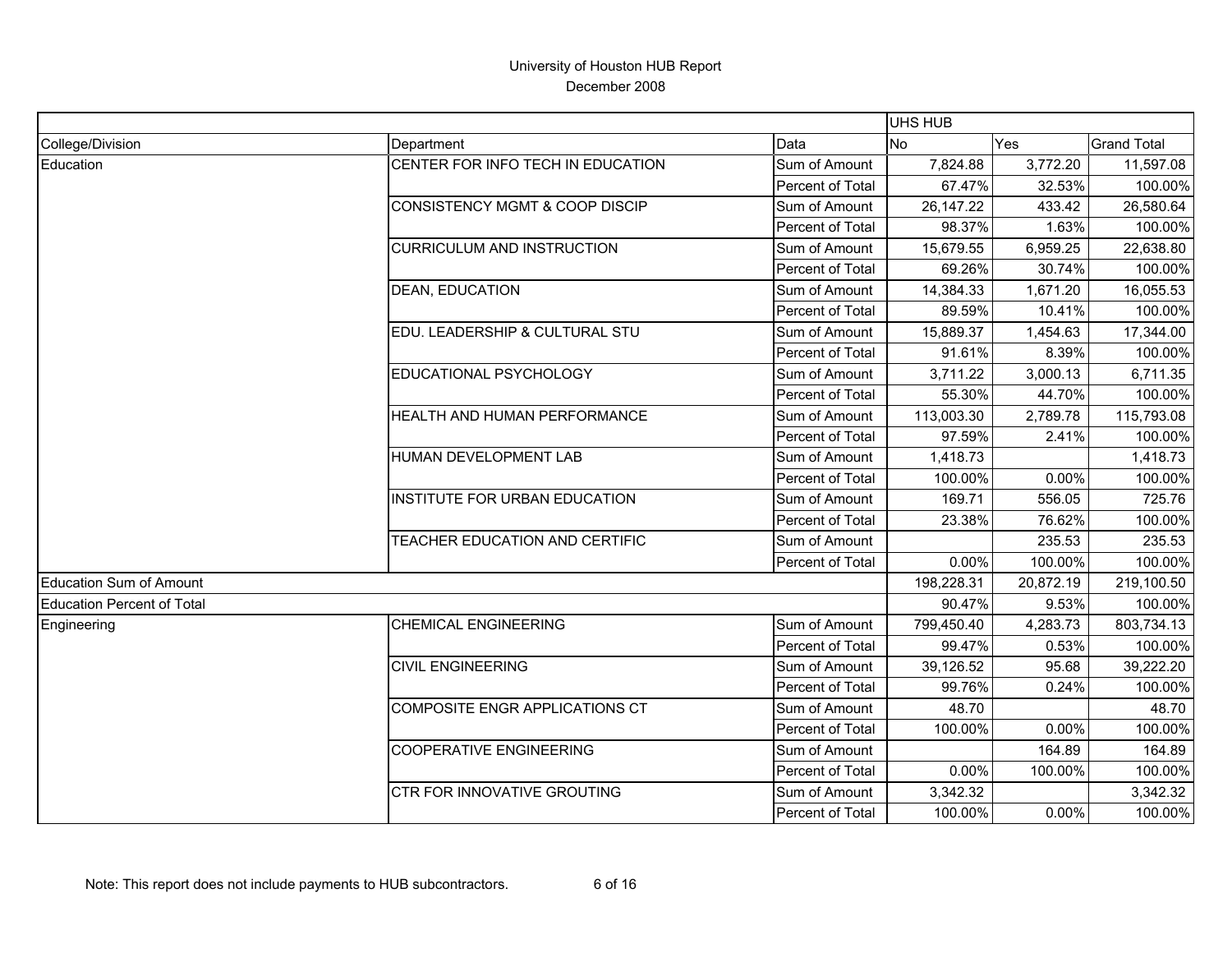|                                 |                               |                  | UHS HUB    |           |                    |
|---------------------------------|-------------------------------|------------------|------------|-----------|--------------------|
| College/Division                | Department                    | Data             | <b>No</b>  | Yes       | <b>Grand Total</b> |
| Engineering                     | <b>DEAN, ENGINEERING</b>      | Sum of Amount    | 23,281.46  | 850.51    | 24,131.97          |
|                                 |                               | Percent of Total | 96.48%     | 3.52%     | 100.00%            |
|                                 | <b>ELECTRICAL ENGINEERING</b> | Sum of Amount    | 26,036.27  | 144.50    | 26,180.77          |
|                                 |                               | Percent of Total | 99.45%     | 0.55%     | 100.00%            |
|                                 | <b>ENGINEERING SERVICES</b>   | Sum of Amount    | 2,109.57   | 50.53     | 2,160.10           |
|                                 |                               | Percent of Total | 97.66%     | 2.34%     | 100.00%            |
|                                 | <b>INDUSTRIAL ENGINEERING</b> | Sum of Amount    | 1,701.94   | 2,315.63  | 4,017.57           |
|                                 |                               | Percent of Total | 42.36%     | 57.64%    | 100.00%            |
|                                 | MECHANICAL ENGINEERING        | Sum of Amount    | 77,286.65  | 5,814.02  | 83,100.67          |
|                                 |                               | Percent of Total | 93.00%     | 7.00%     | 100.00%            |
|                                 | SW PUBLIC TECHNOLOGY CENTER   | Sum of Amount    | 1,954.96   |           | 1,954.96           |
|                                 |                               | Percent of Total | 100.00%    | 0.00%     | 100.00%            |
|                                 | <b>WIND ENERGY CENTER</b>     | Sum of Amount    | (832.29)   | 1,367.51  | 535.22             |
|                                 |                               | Percent of Total | $-155.50%$ | 255.50%   | 100.00%            |
| Engineering Sum of Amount       |                               |                  | 973,506.50 | 15,087.00 | 988,593.50         |
| Engineering Percent of Total    |                               |                  | 98.47%     | 1.53%     | 100.00%            |
| Graduate College of Social Work | ADMISSIONS-GCSW               | Sum of Amount    |            | 63.33     | 63.33              |
|                                 |                               | Percent of Total | 0.00%      | 100.00%   | 100.00%            |
|                                 | <b>AMERICAN HUMANICS</b>      | Sum of Amount    | 12.00      |           | 12.00              |
|                                 |                               | Percent of Total | 100.00%    | 0.00%     | 100.00%            |
|                                 | DEAN, SOCIAL WORK             | Sum of Amount    | 1,024.59   | 7,045.40  | 8,069.99           |
|                                 |                               | Percent of Total | 12.70%     | 87.30%    | 100.00%            |
|                                 | <b>FIELD OFFICE</b>           | Sum of Amount    | 1,874.60   | 242.61    | 2,117.21           |
|                                 |                               | Percent of Total | 88.54%     | 11.46%    | 100.00%            |
|                                 | <b>GCSW STUDENT SERVICES</b>  | Sum of Amount    |            | 84.80     | 84.80              |
|                                 |                               | Percent of Total | $0.00\%$   | 100.00%   | 100.00%            |
|                                 | <b>JODY WILLIAMS CENTER</b>   | Sum of Amount    | 56.80      | 109.43    | 166.23             |
|                                 |                               | Percent of Total | 34.17%     | 65.83%    | 100.00%            |
|                                 | <b>OCP</b>                    | Sum of Amount    | 2,047.79   |           | 2,047.79           |
|                                 |                               | Percent of Total | 100.00%    | 0.00%     | 100.00%            |
|                                 | <b>ODSPR</b>                  | Sum of Amount    | 9,654.40   | 27.70     | 9,682.10           |
|                                 |                               | Percent of Total | 99.71%     | 0.29%     | 100.00%            |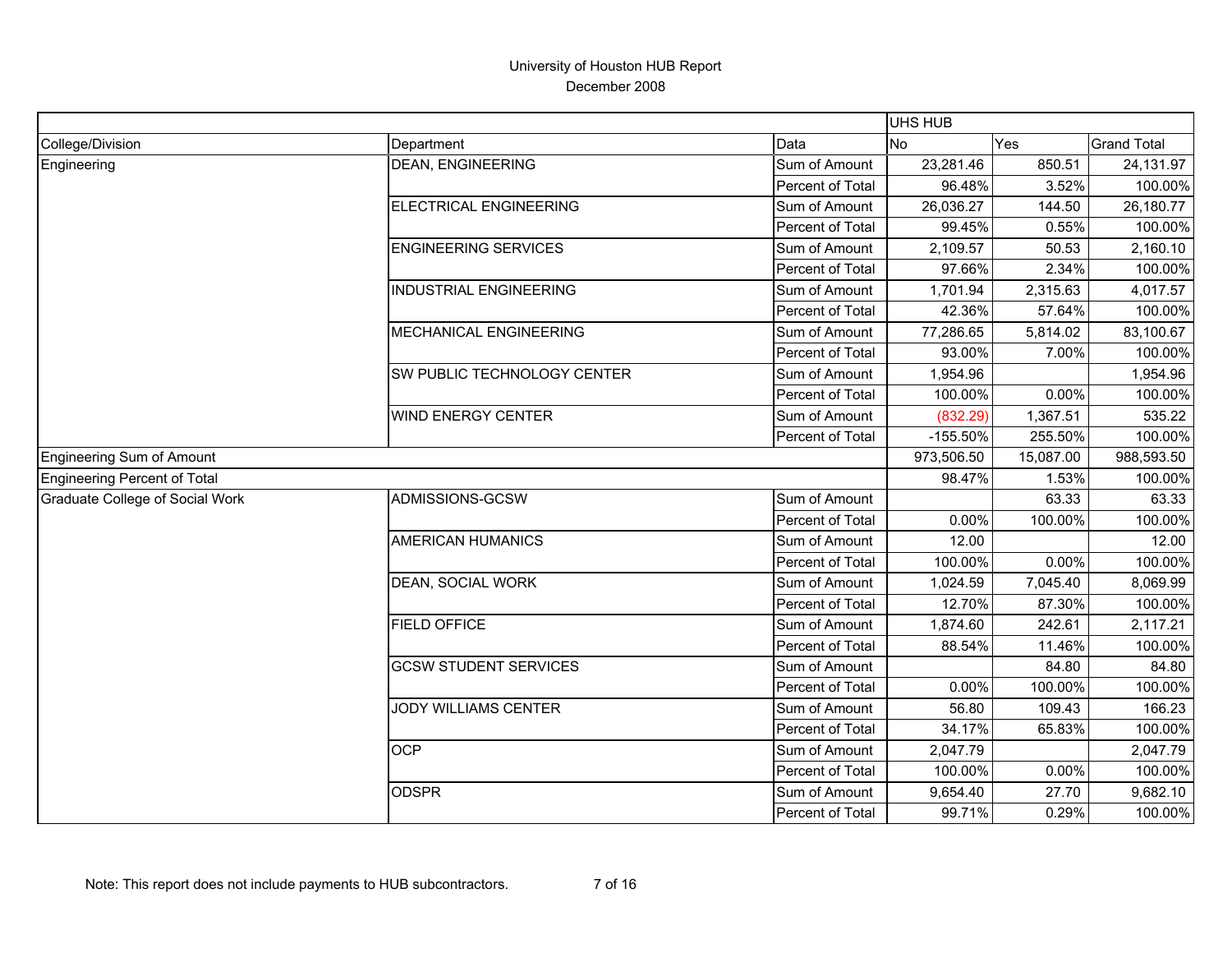|                                                  |                                |                  | <b>UHS HUB</b> |           |                    |
|--------------------------------------------------|--------------------------------|------------------|----------------|-----------|--------------------|
| College/Division                                 | Department                     | Data             | <b>No</b>      | Yes       | <b>Grand Total</b> |
| Graduate College of Social Work Sum of Amount    |                                |                  | 14,670.18      | 7,573.27  | 22,243.45          |
| Graduate College of Social Work Percent of Total |                                |                  | 65.95%         | 34.05%    | 100.00%            |
| Honors College                                   | DEAN, HONORS COLLEGE           | Sum of Amount    | 6,021.83       | 10,556.60 | 16,578.43          |
|                                                  |                                | Percent of Total | 36.32%         | 63.68%    | 100.00%            |
| Honors College Sum of Amount                     |                                |                  | 6,021.83       | 10,556.60 | 16,578.43          |
| Honors College Percent of Total                  |                                |                  | 36.32%         | 63.68%    | 100.00%            |
| Hotel and Restaurant Management                  | DEAN, HOTEL & RESTAURANT MANAG | Sum of Amount    | 1,237.08       | 410.09    | 1,647.17           |
|                                                  |                                | Percent of Total | 75.10%         | 24.90%    | 100.00%            |
|                                                  | HOTEL AND RESTAURANT MANAGEMEN | Sum of Amount    | 121,577.12     | 1,225.81  | 122,802.93         |
|                                                  |                                | Percent of Total | 99.00%         | 1.00%     | 100.00%            |
| Hotel and Restaurant Management Sum of Amount    |                                |                  | 122,814.20     | 1,635.90  | 124,450.10         |
| Hotel and Restaurant Management Percent of Total |                                |                  | 98.69%         | 1.31%     | 100.00%            |
| Law Center                                       | ASSOCIATE DEAN, LAW            | Sum of Amount    | 475.71         |           | 475.71             |
|                                                  |                                | Percent of Total | 100.00%        | 0.00%     | 100.00%            |
|                                                  | <b>BLAKELEY INSTITUTE</b>      | Sum of Amount    | 1,790.31       | 357.19    | 2,147.50           |
|                                                  |                                | Percent of Total | 83.37%         | 16.63%    | 100.00%            |
|                                                  | <b>BUSINESS SERVICES, LAW</b>  | Sum of Amount    | 46,075.57      | 102.30    | 46,177.87          |
|                                                  |                                | Percent of Total | 99.78%         | 0.22%     | 100.00%            |
|                                                  | CAREER SERVICES, LAW           | Sum of Amount    | 1,920.10       | (169.12)  | 1,750.98           |
|                                                  |                                | Percent of Total | 109.66%        | $-9.66%$  | 100.00%            |
|                                                  | DEAN, LAW                      | Sum of Amount    | 301.84         | 10.67     | 312.51             |
|                                                  |                                | Percent of Total | 96.59%         | 3.41%     | 100.00%            |
|                                                  | <b>EXTERNAL AFFAIRS, LAW</b>   | Sum of Amount    | 2,000.14       | 228.63    | 2,228.77           |
|                                                  |                                | Percent of Total | 89.74%         | 10.26%    | 100.00%            |
|                                                  | <b>FACILITIES, LAW</b>         | Sum of Amount    | 42,694.36      | 8,768.68  | 51,463.04          |
|                                                  |                                | Percent of Total | 82.96%         | 17.04%    | 100.00%            |
|                                                  | <b>FACULTY SUPPORT LAW</b>     | Sum of Amount    | 24,302.59      | 1,112.77  | 25,415.36          |
|                                                  |                                | Percent of Total | 95.62%         | 4.38%     | 100.00%            |
|                                                  | HEALTH LAW & POLICY INSTITUTE  | Sum of Amount    |                | 349.89    | 349.89             |
|                                                  |                                | Percent of Total | 0.00%          | 100.00%   | 100.00%            |
|                                                  | INTELLECTUAL PROP & INFO LAW   | Sum of Amount    | 22.60          |           | 22.60              |
|                                                  |                                | Percent of Total | 100.00%        | 0.00%     | 100.00%            |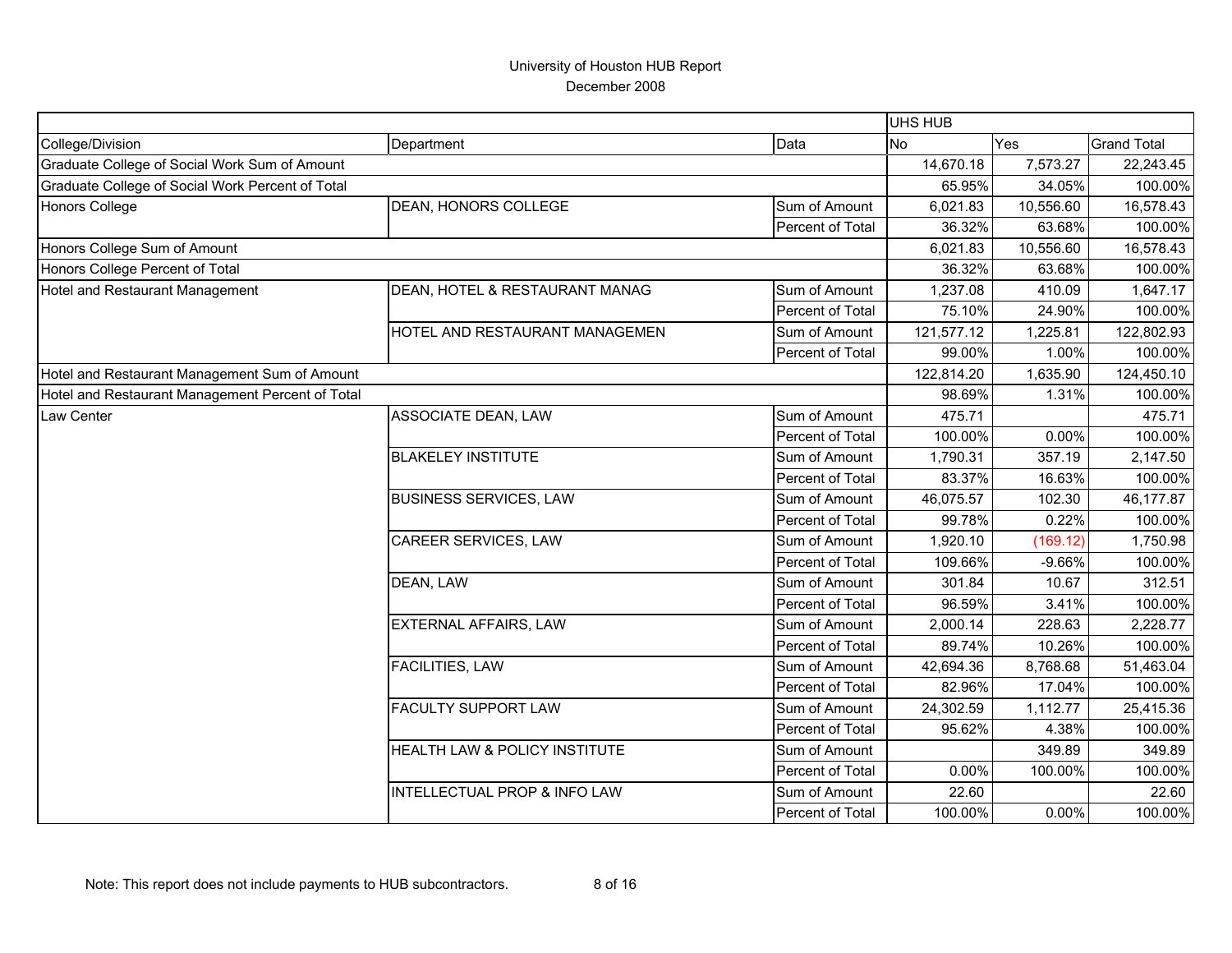|                                         |                              |                  | <b>UHS HUB</b> |           |                    |
|-----------------------------------------|------------------------------|------------------|----------------|-----------|--------------------|
| College/Division                        | Department                   | Data             | <b>No</b>      | Yes       | <b>Grand Total</b> |
| Law Center                              | LAW INFORMATION TECHNOLOGY   | Sum of Amount    | 5,680.53       | 15.00     | 5,695.53           |
|                                         |                              | Percent of Total | 99.74%         | 0.26%     | 100.00%            |
|                                         | <b>LAW LIBRARY</b>           | Sum of Amount    | 14,780.17      |           | 14,780.17          |
|                                         |                              | Percent of Total | 100.00%        | 0.00%     | 100.00%            |
|                                         | LEGAL AID CLINIC, LAW        | Sum of Amount    | 833.27         | 412.20    | 1,245.47           |
|                                         |                              | Percent of Total | 66.90%         | 33.10%    | 100.00%            |
|                                         | PUBLIC RELS & MARKETING, LAW | Sum of Amount    | 4,260.52       | 38.00     | 4,298.52           |
|                                         |                              | Percent of Total | 99.12%         | 0.88%     | 100.00%            |
|                                         | STUDENT ORGANIZATION, LAW    | Sum of Amount    | 1,901.00       |           | 1,901.00           |
|                                         |                              | Percent of Total | 100.00%        | 0.00%     | 100.00%            |
|                                         | STUDENT SERVICES, LAW        | Sum of Amount    | 8,718.55       | 2,574.61  | 11,293.16          |
|                                         |                              | Percent of Total | 77.20%         | 22.80%    | 100.00%            |
| Law Center Sum of Amount                |                              |                  | 155,757.26     | 13,800.82 | 169,558.08         |
| Law Center Percent of Total             |                              |                  | 91.86%         | 8.14%     | 100.00%            |
| <b>Liberal Arts and Social Sciences</b> | <b>AEROSPACE STUDIES</b>     | Sum of Amount    | 159.40         | 812.76    | 972.16             |
|                                         |                              | Percent of Total | 16.40%         | 83.60%    | 100.00%            |
|                                         | AFRICAN-AMERICAN STUDIES     | Sum of Amount    | 4,356.35       | 514.20    | 4,870.55           |
|                                         |                              | Percent of Total | 89.44%         | 10.56%    | 100.00%            |
|                                         | <b>ANTHROPOLOGY</b>          | Sum of Amount    | (92.90)        | 1,193.76  | 1,100.86           |
|                                         |                              | Percent of Total | $-8.44%$       | 108.44%   | 100.00%            |
|                                         | <b>ART</b>                   | Sum of Amount    | 5,891.08       | 11,920.61 | 17,811.69          |
|                                         |                              | Percent of Total | 33.07%         | 66.93%    | 100.00%            |
|                                         | <b>ARTE PUBLICO</b>          | Sum of Amount    | 45,006.80      | 939.72    | 45,946.52          |
|                                         |                              | Percent of Total | 97.95%         | 2.05%     | 100.00%            |
|                                         | <b>BAND</b>                  | Sum of Amount    | 6,695.22       | 665.00    | 7,360.22           |
|                                         |                              | Percent of Total | 90.96%         | 9.04%     | 100.00%            |
|                                         | <b>BLAFFER GALLERY</b>       | Sum of Amount    | 10,204.85      | 204.93    | 10,409.78          |
|                                         |                              | Percent of Total | 98.03%         | 1.97%     | 100.00%            |
|                                         | CENTER FOR PUBLIC POLICY     | Sum of Amount    | 10,116.66      |           | 10,116.66          |
|                                         |                              | Percent of Total | 100.00%        | 0.00%     | 100.00%            |
|                                         | COMMUNICATION                | Sum of Amount    | 14,650.05      | 29,460.89 | 44,110.94          |
|                                         |                              | Percent of Total | 33.21%         | 66.79%    | 100.00%            |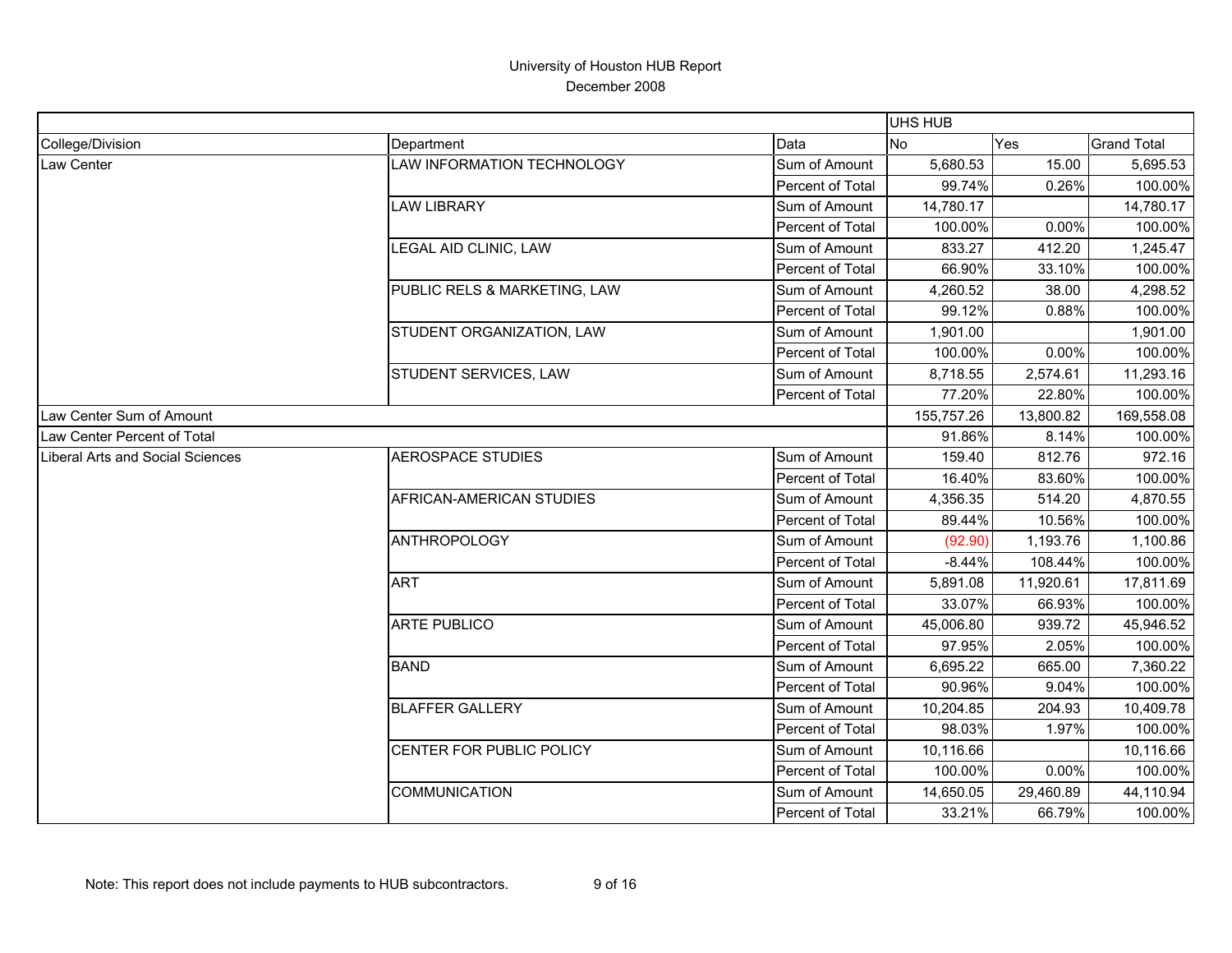|                                  |                                 |                  | UHS HUB   |           |                    |
|----------------------------------|---------------------------------|------------------|-----------|-----------|--------------------|
| College/Division                 | Department                      | Data             | <b>No</b> | Yes       | <b>Grand Total</b> |
| Liberal Arts and Social Sciences | <b>COMMUNICATIONS DISORDERS</b> | Sum of Amount    | 7,737.38  | 1,617.62  | 9,355.00           |
|                                  |                                 | Percent of Total | 82.71%    | 17.29%    | 100.00%            |
|                                  | CWMCA CENTER FOR THE ARTS       | Sum of Amount    | 31,615.59 | 50.00     | 31,665.59          |
|                                  |                                 | Percent of Total | 99.84%    | 0.16%     | 100.00%            |
|                                  | DEAN, LIBERAL ARTS & SOC SCI    | Sum of Amount    | 39,249.82 | 3,091.88  | 42,341.70          |
|                                  |                                 | Percent of Total | 92.70%    | 7.30%     | 100.00%            |
|                                  | <b>ECONOMICS</b>                | Sum of Amount    | 42,185.51 | 3,381.05  | 45,566.56          |
|                                  |                                 | Percent of Total | 92.58%    | 7.42%     | 100.00%            |
|                                  | <b>ENGLISH</b>                  | Sum of Amount    | 16,498.33 | 24,986.78 | 41,485.11          |
|                                  |                                 | Percent of Total | 39.77%    | 60.23%    | 100.00%            |
|                                  | <b>HISPANIC STUDIES</b>         | Sum of Amount    | 863.54    | 1,873.04  | 2,736.58           |
|                                  |                                 | Percent of Total | 31.56%    | 68.44%    | 100.00%            |
|                                  | <b>HISTORY</b>                  | Sum of Amount    | 8,232.20  | 235.20    | 8,467.40           |
|                                  |                                 | Percent of Total | 97.22%    | 2.78%     | 100.00%            |
|                                  | <b>MEXICAN-AMERICAN STUDIES</b> | Sum of Amount    | 3,139.54  | 254.79    | 3,394.33           |
|                                  |                                 | Percent of Total | 92.49%    | 7.51%     | 100.00%            |
|                                  | MILITARY SCIENCE                | Sum of Amount    | 1,131.90  |           | 1,131.90           |
|                                  |                                 | Percent of Total | 100.00%   | 0.00%     | 100.00%            |
|                                  | MODERN AND CLASSICAL LANGUAGES  | Sum of Amount    | 1,848.05  | 673.02    | 2,521.07           |
|                                  |                                 | Percent of Total | 73.30%    | 26.70%    | 100.00%            |
|                                  | <b>MUSIC</b>                    | Sum of Amount    | 49,458.76 | 12,483.72 | 61,942.48          |
|                                  |                                 | Percent of Total | 79.85%    | 20.15%    | 100.00%            |
|                                  | <b>PHILOSOPHY</b>               | Sum of Amount    | 1,795.36  | 30.76     | 1,826.12           |
|                                  |                                 | Percent of Total | 98.32%    | 1.68%     | 100.00%            |
|                                  | POLITICAL SCIENCE               | Sum of Amount    | 1,991.82  | 4,756.59  | 6,748.41           |
|                                  |                                 | Percent of Total | 29.52%    | 70.48%    | 100.00%            |
|                                  | <b>PSYCHOLOGY</b>               | Sum of Amount    | 24,434.36 | 3,737.77  | 28,172.13          |
|                                  |                                 | Percent of Total | 86.73%    | 13.27%    | 100.00%            |
|                                  | <b>SOCIOLOGY</b>                | Sum of Amount    | 117.06    | 504.61    | 621.67             |
|                                  |                                 | Percent of Total | 18.83%    | 81.17%    | 100.00%            |
|                                  | <b>THEATRE</b>                  | Sum of Amount    | 77,473.10 | 8,713.76  | 86,186.86          |
|                                  |                                 | Percent of Total | 89.89%    | 10.11%    | 100.00%            |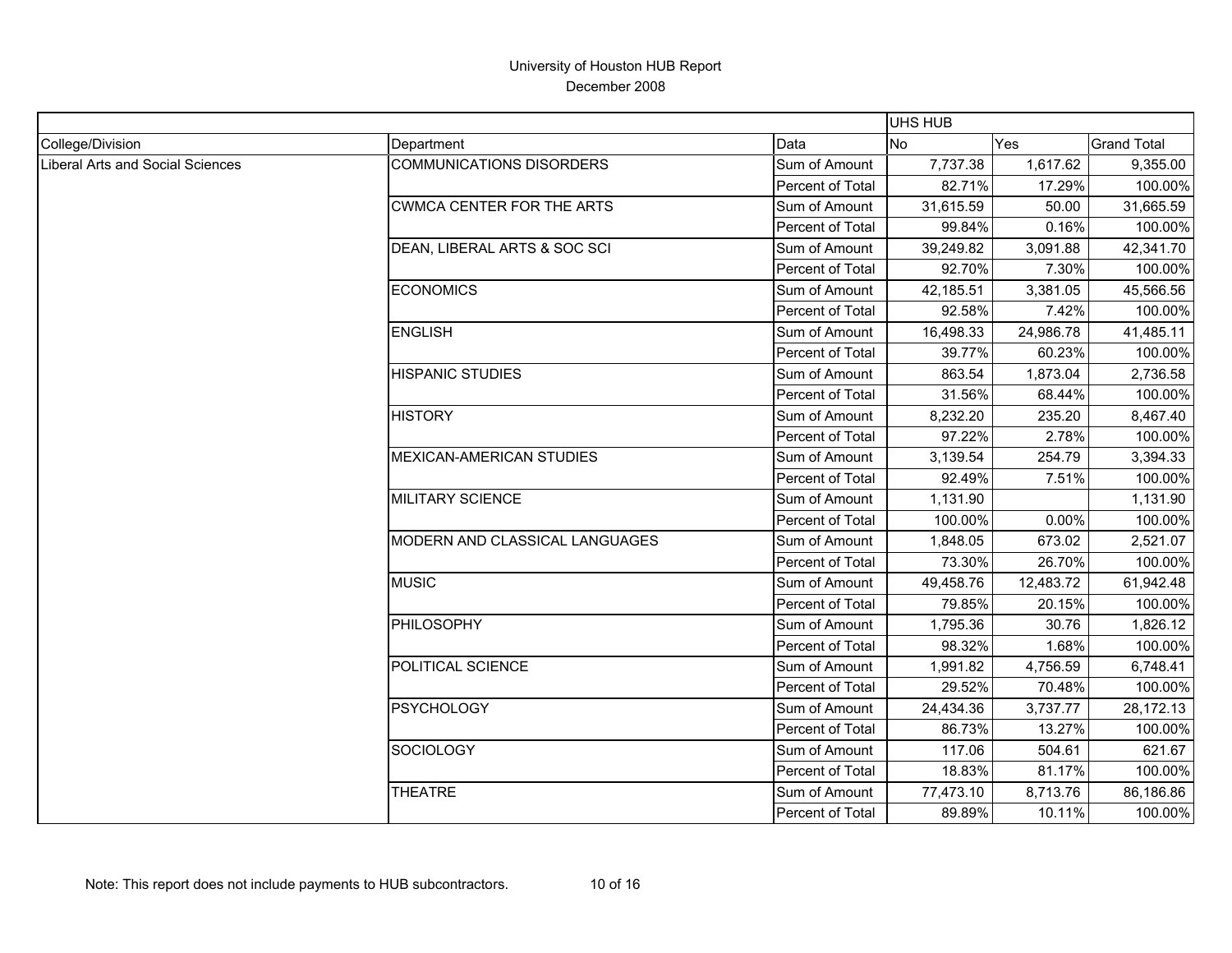|                                                   |                                   |                  | <b>UHS HUB</b> |            |                    |
|---------------------------------------------------|-----------------------------------|------------------|----------------|------------|--------------------|
| College/Division                                  | Department                        | Data             | <b>No</b>      | Yes        | <b>Grand Total</b> |
| Liberal Arts and Social Sciences                  | <b>WOMEN'S STUDIES PROGRAM</b>    | Sum of Amount    | 7,157.59       | 284.66     | 7,442.25           |
|                                                   |                                   | Percent of Total | 96.18%         | 3.82%      | 100.00%            |
|                                                   | <b>WRITING CENTER</b>             | Sum of Amount    | 2,365.19       | 277.58     | 2,642.77           |
|                                                   |                                   | Percent of Total | 89.50%         | 10.50%     | 100.00%            |
| Liberal Arts and Social Sciences Sum of Amount    |                                   |                  | 414,282.61     | 112,664.70 | 526,947.31         |
| Liberal Arts and Social Sciences Percent of Total |                                   |                  | 78.62%         | 21.38%     | 100.00%            |
| Library                                           | UNIVERSITY LIBRARIES              | Sum of Amount    | 955,011.97     | 16,292.52  | 971,304.49         |
|                                                   |                                   | Percent of Total | 98.32%         | 1.68%      | 100.00%            |
| Library Sum of Amount                             |                                   |                  | 955,011.97     | 16,292.52  | 971,304.49         |
| Library Percent of Total                          |                                   |                  | 98.32%         | 1.68%      | 100.00%            |
| Natural Science and Mathematics                   | <b>BIOLOGY &amp; BIOCHEMISTRY</b> | Sum of Amount    | 115,845.19     | 12,546.97  | 128,392.16         |
|                                                   |                                   | Percent of Total | 90.23%         | 9.77%      | 100.00%            |
|                                                   | <b>CAGE INSTITUTE</b>             | Sum of Amount    | 81.13          |            | 81.13              |
|                                                   |                                   | Percent of Total | 100.00%        | 0.00%      | 100.00%            |
|                                                   | <b>CHEMISTRY</b>                  | Sum of Amount    | 74,434.06      | 18,004.47  | 92,438.53          |
|                                                   |                                   | Percent of Total | 80.52%         | 19.48%     | 100.00%            |
|                                                   | <b>COMPUTER SCIENCE</b>           | Sum of Amount    | 11,774.12      | 13,925.43  | 25,699.55          |
|                                                   |                                   | Percent of Total | 45.81%         | 54.19%     | 100.00%            |
|                                                   | DEAN, NATURAL SCIENCE & MATHE     | Sum of Amount    | 14,236.03      | 24,885.96  | 39,121.99          |
|                                                   |                                   | Percent of Total | 36.39%         | 63.61%     | 100.00%            |
|                                                   | EARTH AND ATMOSPHERIC SCIENCES    | Sum of Amount    | 16,043.99      | 20,838.25  | 36,882.24          |
|                                                   |                                   | Percent of Total | 43.50%         | 56.50%     | 100.00%            |
|                                                   | <b>IMAQS</b>                      | Sum of Amount    | 25,666.27      | 1,008.00   | 26,674.27          |
|                                                   |                                   | Percent of Total | 96.22%         | 3.78%      | 100.00%            |
|                                                   | <b>MATHEMATICS</b>                | Sum of Amount    | 74,961.45      | 3,900.00   | 78,861.45          |
|                                                   |                                   | Percent of Total | 95.05%         | 4.95%      | 100.00%            |
|                                                   | <b>PHYSICS</b>                    | Sum of Amount    | 30,100.70      | 2,728.83   | 32,829.53          |
|                                                   |                                   | Percent of Total | 91.69%         | 8.31%      | 100.00%            |
| Natural Science and Mathematics Sum of Amount     |                                   |                  | 363,142.94     | 97,837.91  | 460,980.85         |
| Natural Science and Mathematics Percent of Total  |                                   |                  | 78.78%         | 21.22%     | 100.00%            |
| Optometry                                         | <b>DEAN, OPTOMETRY</b>            | Sum of Amount    | 28,018.19      | 11,618.77  | 39,636.96          |
|                                                   |                                   | Percent of Total | 70.69%         | 29.31%     | 100.00%            |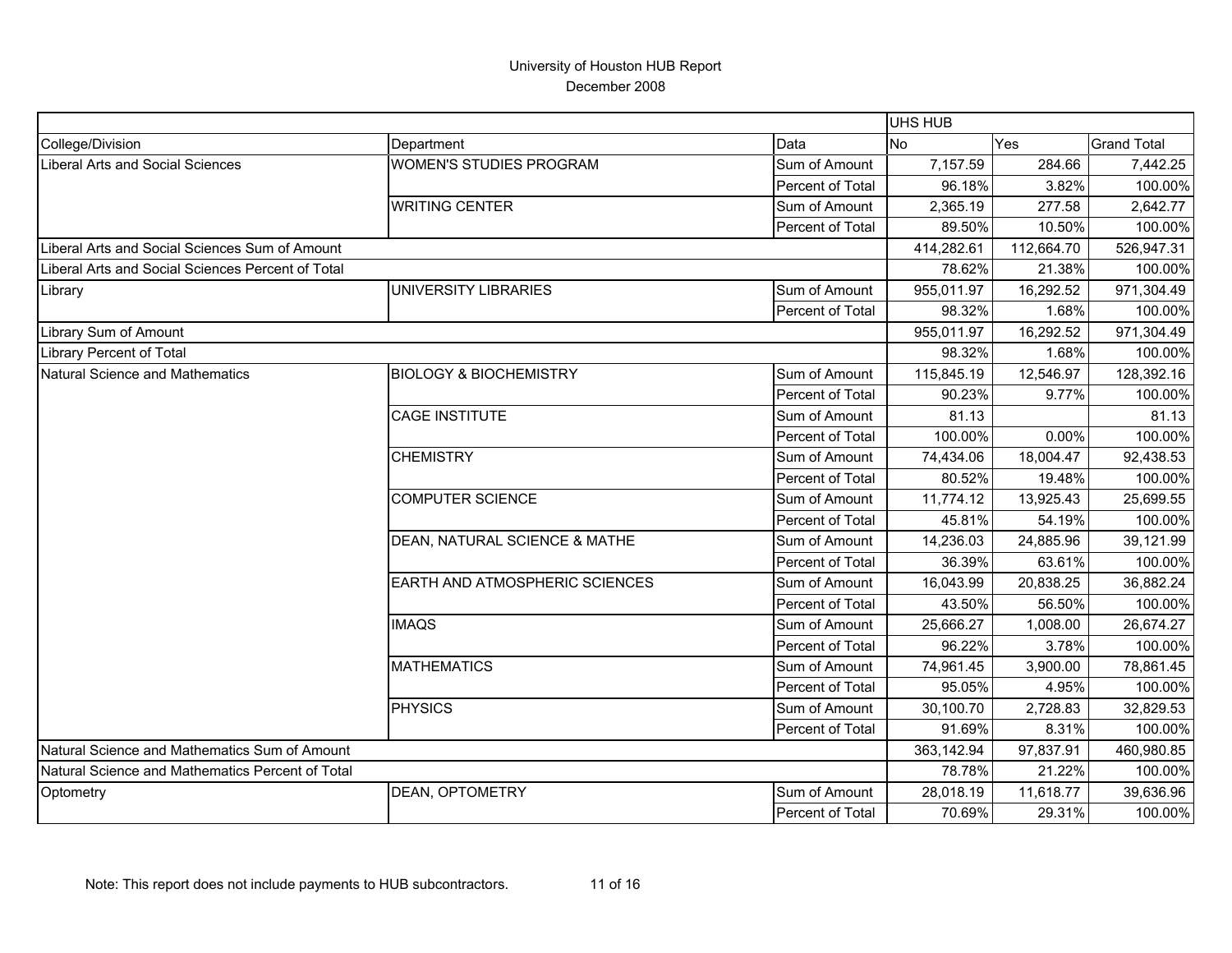|                            |                                           |                  | <b>UHS HUB</b> |           |                    |
|----------------------------|-------------------------------------------|------------------|----------------|-----------|--------------------|
| College/Division           | Department                                | Data             | <b>No</b>      | Yes       | <b>Grand Total</b> |
| Optometry                  | OPT VISION SCIENCES                       | Sum of Amount    | 196,094.08     | 527.15    | 196,621.23         |
|                            |                                           | Percent of Total | 99.73%         | 0.27%     | 100.00%            |
|                            | OPTOMETRY CLINIC                          | Sum of Amount    | 22,979.83      | 11,284.40 | 34,264.23          |
|                            |                                           | Percent of Total | 67.07%         | 32.93%    | 100.00%            |
| Optometry Sum of Amount    |                                           |                  | 247,092.10     | 23,430.32 | 270,522.42         |
| Optometry Percent of Total |                                           |                  | 91.34%         | 8.66%     | 100.00%            |
| Pharmacy                   | <b>CLINICAL PHARMACY &amp; ADMINISTRA</b> | Sum of Amount    | 8,345.48       |           | 8,345.48           |
|                            |                                           | Percent of Total | 100.00%        | 0.00%     | 100.00%            |
|                            | DEAN, PHARMACY                            | Sum of Amount    | 46,763.53      | 710.84    | 47,474.37          |
|                            |                                           | Percent of Total | 98.50%         | 1.50%     | 100.00%            |
|                            | INSTITUTE FOR DRUG EDUCATION              | Sum of Amount    | 692.94         | 286.75    | 979.69             |
|                            |                                           | Percent of Total | 70.73%         | 29.27%    | 100.00%            |
|                            | <b>INSTITUTE OF COMMUNITY HEALTH</b>      | Sum of Amount    | 44.54          |           | 44.54              |
|                            |                                           | Percent of Total | 100.00%        | 0.00%     | 100.00%            |
|                            | PHARMACOLOGICAL & PHARMACEUTIC            | Sum of Amount    | 167,733.36     | 7,677.59  | 175,410.95         |
|                            |                                           | Percent of Total | 95.62%         | 4.38%     | 100.00%            |
| Pharmacy Sum of Amount     |                                           |                  | 223,579.85     | 8,675.18  | 232,255.03         |
| Pharmacy Percent of Total  |                                           |                  | 96.26%         | 3.74%     | 100.00%            |
| Research                   | ANIMAL CARE OPERATIONS                    | Sum of Amount    | 11,942.39      | 584.98    | 12,527.37          |
|                            |                                           | Percent of Total | 95.33%         | 4.67%     | 100.00%            |
|                            | CENTER FOR ADVANCED MATERIALS             | Sum of Amount    | 3,437.57       | 173.15    | 3,610.72           |
|                            |                                           | Percent of Total | 95.20%         | 4.80%     | 100.00%            |
|                            | CENTER FOR MATERIALS CHEMISTRY            | Sum of Amount    | 369.56         |           | 369.56             |
|                            |                                           | Percent of Total | 100.00%        | 0.00%     | 100.00%            |
|                            | HOUSTON COASTAL CENTER                    | Sum of Amount    | 91.09          |           | 91.09              |
|                            |                                           | Percent of Total | 100.00%        | 0.00%     | 100.00%            |
|                            | INSTITUTE FOR MOLECULAR DESIGN            | Sum of Amount    | 34,974.14      |           | 34,974.14          |
|                            |                                           | Percent of Total | 100.00%        | 0.00%     | 100.00%            |
|                            | OFFICE OF TECHNOLOGY MANAGEMEN            | Sum of Amount    | 41,794.35      | 17.36     | 41,811.71          |
|                            |                                           | Percent of Total | 99.96%         | 0.04%     | 100.00%            |
|                            | <b>RESEARCH DIVISION OFFICE</b>           | Sum of Amount    | 1,363.42       | 4,081.38  | 5,444.80           |
|                            |                                           | Percent of Total | 25.04%         | 74.96%    | 100.00%            |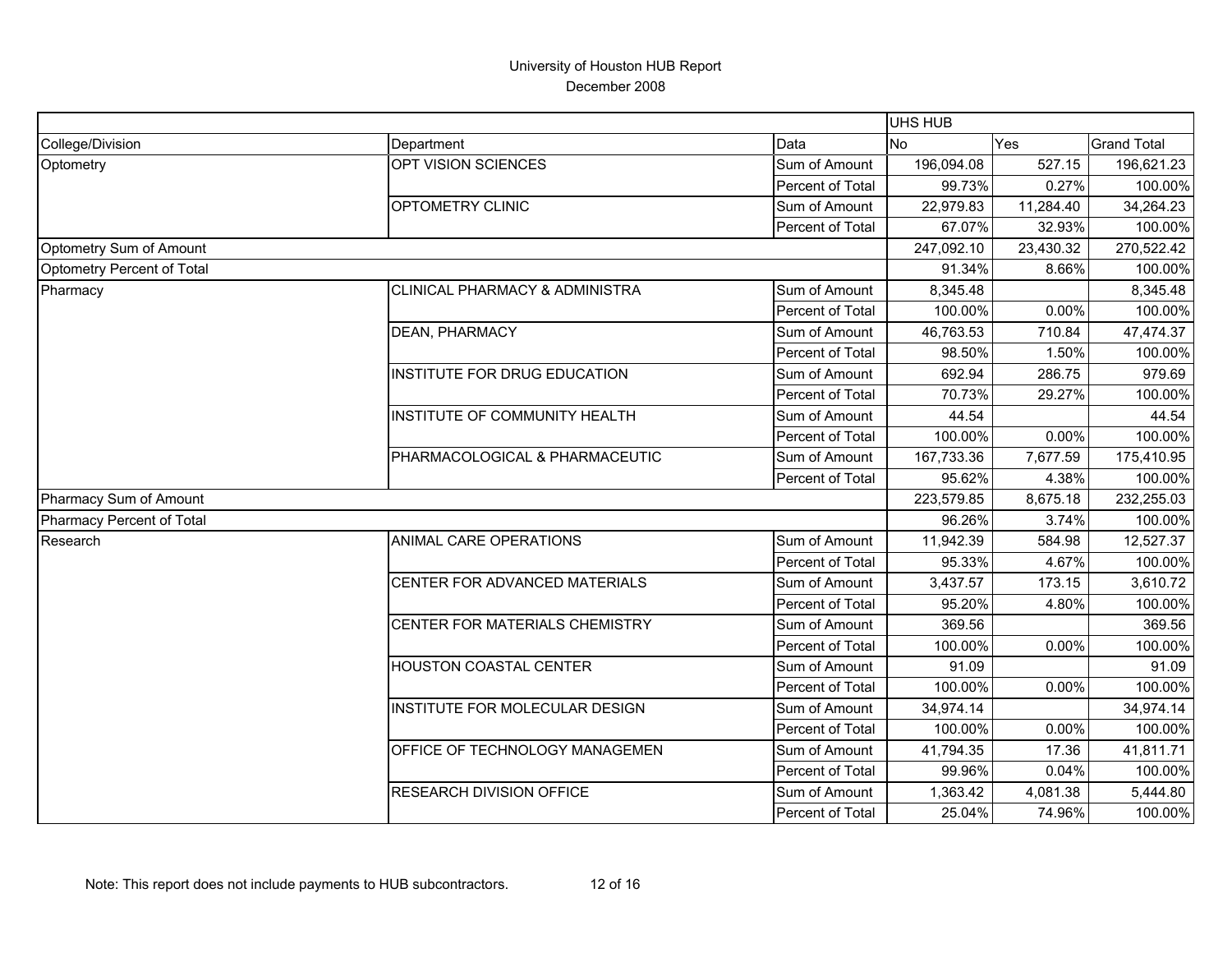|                           |                                    |                  | <b>UHS HUB</b> |           |                    |
|---------------------------|------------------------------------|------------------|----------------|-----------|--------------------|
| College/Division          | Department                         | Data             | <b>No</b>      | Yes       | <b>Grand Total</b> |
| Research                  | <b>RESEARCH INFORMATION CENTER</b> | Sum of Amount    | 1,319.54       | 6,104.48  | 7,424.02           |
|                           |                                    | Percent of Total | 17.77%         | 82.23%    | 100.00%            |
|                           | RESEARCH POLICIES/COMP/COMMITT     | Sum of Amount    | 129.36         | 291.54    | 420.90             |
|                           |                                    | Percent of Total | 30.73%         | 69.27%    | 100.00%            |
|                           | <b>RESEARCH SERVICES</b>           | Sum of Amount    | 179.96         | 5.82      | 185.78             |
|                           |                                    | Percent of Total | 96.87%         | 3.13%     | 100.00%            |
|                           | SPACE VACUUM EPITAXY CENTER        | Sum of Amount    | 56.44          |           | 56.44              |
|                           |                                    | Percent of Total | 100.00%        | 0.00%     | 100.00%            |
|                           | <b>TCSUH</b>                       | Sum of Amount    | 116,875.71     | 1,212.14  | 118,087.85         |
|                           |                                    | Percent of Total | 98.97%         | 1.03%     | 100.00%            |
|                           | <b>TIMES</b>                       | Sum of Amount    | 755.23         | 6,396.23  | 7,151.46           |
|                           |                                    | Percent of Total | 10.56%         | 89.44%    | 100.00%            |
|                           | TX LEARNING/COMPUTATIONAL CTR      | Sum of Amount    | 44,033.01      | 21,641.04 | 65,674.05          |
|                           |                                    | Percent of Total | 67.05%         | 32.95%    | 100.00%            |
| Research Sum of Amount    |                                    |                  | 257,321.77     | 40,508.12 | 297,829.89         |
| Research Percent of Total |                                    | 86.40%           | 13.60%         | 100.00%   |                    |
| <b>Student Affairs</b>    | <b>CAMPUS ACTIVITIES</b>           | Sum of Amount    | 16,229.15      | 793.86    | 17,023.01          |
|                           |                                    | Percent of Total | 95.34%         | 4.66%     | 100.00%            |
|                           | <b>CAMPUS RECREATION</b>           | Sum of Amount    | 68,059.61      | 7,687.92  | 75,747.53          |
|                           |                                    | Percent of Total | 89.85%         | 10.15%    | 100.00%            |
|                           | CENTER FOR STUDENTS W/DISABILI     | Sum of Amount    | 45,809.75      | 2,377.16  | 48,186.91          |
|                           |                                    | Percent of Total | 95.07%         | 4.93%     | 100.00%            |
|                           | CHILD CARE CENTER                  | Sum of Amount    | 4,374.38       | 2,195.10  | 6,569.48           |
|                           |                                    | Percent of Total | 66.59%         | 33.41%    | 100.00%            |
|                           | COUNSELING AND PSYCH SVCS          | Sum of Amount    | 652.64         | 352.14    | 1,004.78           |
|                           |                                    | Percent of Total | 64.95%         | 35.05%    | 100.00%            |
|                           | <b>DEAN OF STUDENTS</b>            | Sum of Amount    | 5,650.37       |           | 5,650.37           |
|                           |                                    | Percent of Total | 100.00%        | 0.00%     | 100.00%            |
|                           | INT'L STUDENT & SCHOLAR SERVIC     | Sum of Amount    | 3,708.45       |           | 3,708.45           |
|                           |                                    | Percent of Total | 100.00%        | 0.00%     | 100.00%            |
|                           | LEARNING AND ASSESSMENT SVCS       | Sum of Amount    | 254.92         |           | 254.92             |
|                           |                                    | Percent of Total | 100.00%        | 0.00%     | 100.00%            |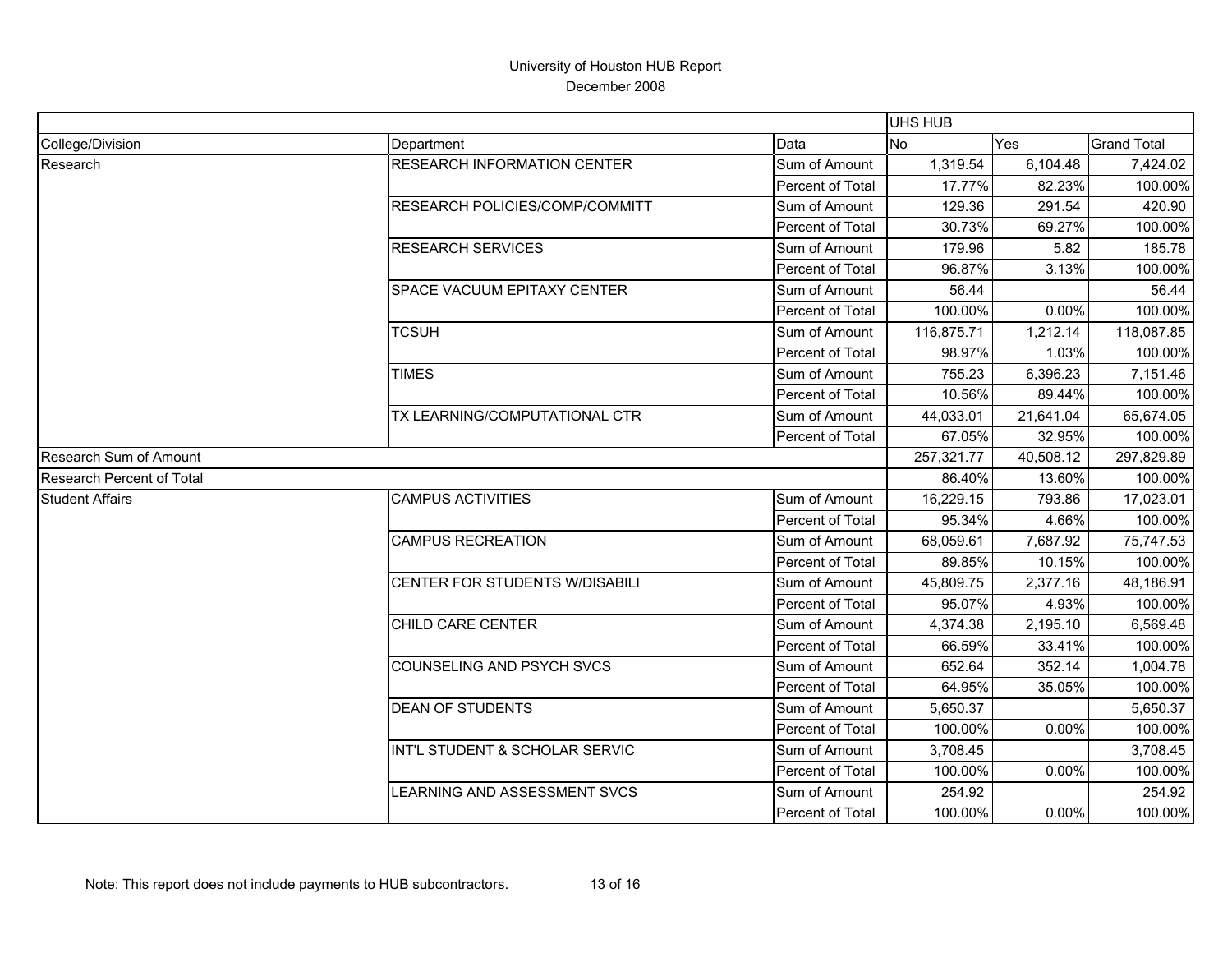|                                  |                                       |                  | <b>UHS HUB</b> |            |                    |
|----------------------------------|---------------------------------------|------------------|----------------|------------|--------------------|
| College/Division                 | Department                            | Data             | No             | Yes        | <b>Grand Total</b> |
| <b>Student Affairs</b>           | LEARNING SUPPORT SERVICES             | Sum of Amount    | 1,919.35       | 921.22     | 2,840.57           |
|                                  |                                       | Percent of Total | 67.57%         | 32.43%     | 100.00%            |
|                                  | <b>RELIGION CENTER</b>                | Sum of Amount    | 1,237.50       | 279.99     | 1,517.49           |
|                                  |                                       | Percent of Total | 81.55%         | 18.45%     | 100.00%            |
|                                  | <b>RESIDENTIAL LIFE &amp; HOUSING</b> | Sum of Amount    | 77,977.01      | 9,328.15   | 87,305.16          |
|                                  |                                       | Percent of Total | 89.32%         | 10.68%     | 100.00%            |
|                                  | <b>STUDENT AFFAIRS</b>                | Sum of Amount    | 8,804.20       | 710.88     | 9,515.08           |
|                                  |                                       | Percent of Total | 92.53%         | 7.47%      | 100.00%            |
|                                  | STUDENT HEALTH CENTER                 | Sum of Amount    | 19,593.75      | 4,342.28   | 23,936.03          |
|                                  |                                       | Percent of Total | 81.86%         | 18.14%     | 100.00%            |
|                                  | <b>STUDENT PHARMACY</b>               | Sum of Amount    | 1,394.00       |            | 1,394.00           |
|                                  |                                       | Percent of Total | 100.00%        | 0.00%      | 100.00%            |
|                                  | <b>STUDENT PUBLICATIONS</b>           | Sum of Amount    | 2,855.72       | 1,619.20   | 4,474.92           |
|                                  |                                       | Percent of Total | 63.82%         | 36.18%     | 100.00%            |
|                                  | UNIVERSITY CAREER SERVICES            | Sum of Amount    | 868.08         | 345.86     | 1,213.94           |
|                                  |                                       | Percent of Total | 71.51%         | 28.49%     | 100.00%            |
|                                  | <b>UNIVERSITY CENTER</b>              | Sum of Amount    | 43,905.76      | 8,428.37   | 52,334.13          |
|                                  |                                       | Percent of Total | 83.90%         | 16.10%     | 100.00%            |
|                                  | UNIVERSITY TESTING SERVICES           | Sum of Amount    | 3,478.91       | 12,091.46  | 15,570.37          |
|                                  |                                       | Percent of Total | 22.34%         | 77.66%     | 100.00%            |
|                                  | URBAN EXPERIENCE VPSA                 | Sum of Amount    | (5.22)         |            | (5.22)             |
|                                  |                                       | Percent of Total | 100.00%        | 0.00%      | 100.00%            |
|                                  | <b>VETERAN SERVICES</b>               | Sum of Amount    | 100.03         | 145.00     | 245.03             |
|                                  |                                       | Percent of Total | 40.82%         | 59.18%     | 100.00%            |
| Student Affairs Sum of Amount    |                                       | 306,868.36       | 51,618.59      | 358,486.95 |                    |
| Student Affairs Percent of Total |                                       | 85.60%           | 14.40%         | 100.00%    |                    |
| Technology                       | CENTER FOR APPLIED TECHNOLOGY         | Sum of Amount    | 11,000.01      | 505.00     | 11,505.01          |
|                                  |                                       | Percent of Total | 95.61%         | 4.39%      | 100.00%            |
|                                  | CENTER FOR FUTURE OF HEALTH           | Sum of Amount    | 1,500.00       |            | 1,500.00           |
|                                  |                                       | Percent of Total | 100.00%        | 0.00%      | 100.00%            |
|                                  | CENTER FOR LIFE SCIENCES TECH         | Sum of Amount    | 250.34         | 1,371.25   | 1,621.59           |
|                                  |                                       | Percent of Total | 15.44%         | 84.56%     | 100.00%            |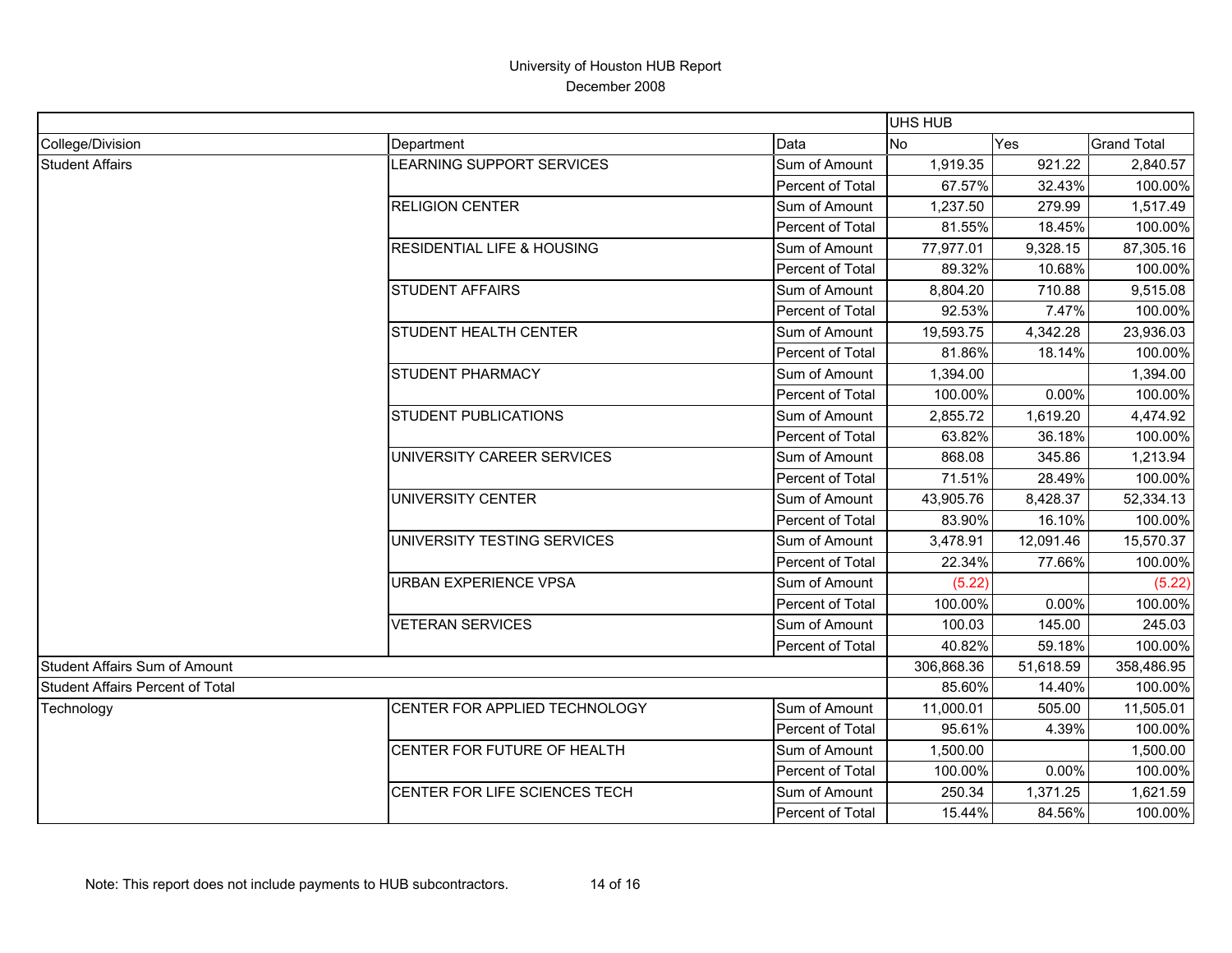|                                    | UHS HUB                                 |                  |           |           |                    |
|------------------------------------|-----------------------------------------|------------------|-----------|-----------|--------------------|
| College/Division                   | Department                              | Data             | <b>No</b> | Yes       | <b>Grand Total</b> |
| Technology                         | <b>DEAN, TECHNOLOGY</b>                 | Sum of Amount    | 17,627.88 | 22,288.94 | 39,916.82          |
|                                    |                                         | Percent of Total | 44.16%    | 55.84%    | 100.00%            |
|                                    | <b>ENGINEERING TECHNOLOGY</b>           | Sum of Amount    | 2,848.85  | 10,701.83 | 13,550.68          |
|                                    |                                         | Percent of Total | 21.02%    | 78.98%    | 100.00%            |
|                                    | HUMAN DEVELOP AND CONSUMER SCI          | Sum of Amount    | 3,524.51  | 3,271.15  | 6,795.66           |
|                                    |                                         | Percent of Total | 51.86%    | 48.14%    | 100.00%            |
|                                    | <b>INFORMATION &amp; LOGISTICS TECH</b> | Sum of Amount    | 5,088.97  | 103.42    | 5,192.39           |
|                                    |                                         | Percent of Total | 98.01%    | 1.99%     | 100.00%            |
|                                    | <b>TMAC</b>                             | Sum of Amount    | 14,569.15 |           | 14,569.15          |
|                                    |                                         | Percent of Total | 100.00%   | 0.00%     | 100.00%            |
| Technology Sum of Amount           |                                         |                  | 56,409.71 | 38,241.59 | 94,651.30          |
| <b>Technology Percent of Total</b> |                                         |                  | 59.60%    | 40.40%    | 100.00%            |
| <b>University Advancement</b>      | ADVANCEMENT INFORMATION SVCS            | Sum of Amount    | 2,841.60  | 2,110.74  | 4,952.34           |
|                                    |                                         | Percent of Total | 57.38%    | 42.62%    | 100.00%            |
|                                    | <b>ANNUAL GIVING</b>                    | Sum of Amount    | 448.90    | 250.54    | 699.44             |
|                                    |                                         | Percent of Total | 64.18%    | 35.82%    | 100.00%            |
|                                    | <b>CREATIVE SERVICES</b>                | Sum of Amount    | 4,257.89  | 78.97     | 4,336.86           |
|                                    |                                         | Percent of Total | 98.18%    | 1.82%     | 100.00%            |
|                                    | <b>DEVELOPMENT</b>                      | Sum of Amount    | 4,287.26  | 1,022.71  | 5,309.97           |
|                                    |                                         | Percent of Total | 80.74%    | 19.26%    | 100.00%            |
|                                    | DEVELOPMENT RESEARCH                    | Sum of Amount    | 25,715.61 |           | 25,715.61          |
|                                    |                                         | Percent of Total | 100.00%   | 0.00%     | 100.00%            |
|                                    | <b>DONOR &amp; ALUMNI RECORDS</b>       | Sum of Amount    | 300.15    |           | 300.15             |
|                                    |                                         | Percent of Total | 100.00%   | 0.00%     | 100.00%            |
|                                    | <b>EXTERNAL COMMUNICATIONS</b>          | Sum of Amount    | 15,805.89 |           | 15,805.89          |
|                                    |                                         | Percent of Total | 100.00%   | 0.00%     | 100.00%            |
|                                    | <b>MARKETING</b>                        | Sum of Amount    | 63,292.65 | 5,068.50  | 68,361.15          |
|                                    |                                         | Percent of Total | 92.59%    | 7.41%     | 100.00%            |
|                                    | OFFICE OF SPECIAL EVENTS                | Sum of Amount    | 30,746.62 | 1,044.49  | 31,791.11          |
|                                    |                                         | Percent of Total | 96.71%    | 3.29%     | 100.00%            |
|                                    | <b>PLANNED GIVING</b>                   | Sum of Amount    | 7,778.27  | 1,049.26  | 8,827.53           |
|                                    |                                         | Percent of Total | 88.11%    | 11.89%    | 100.00%            |